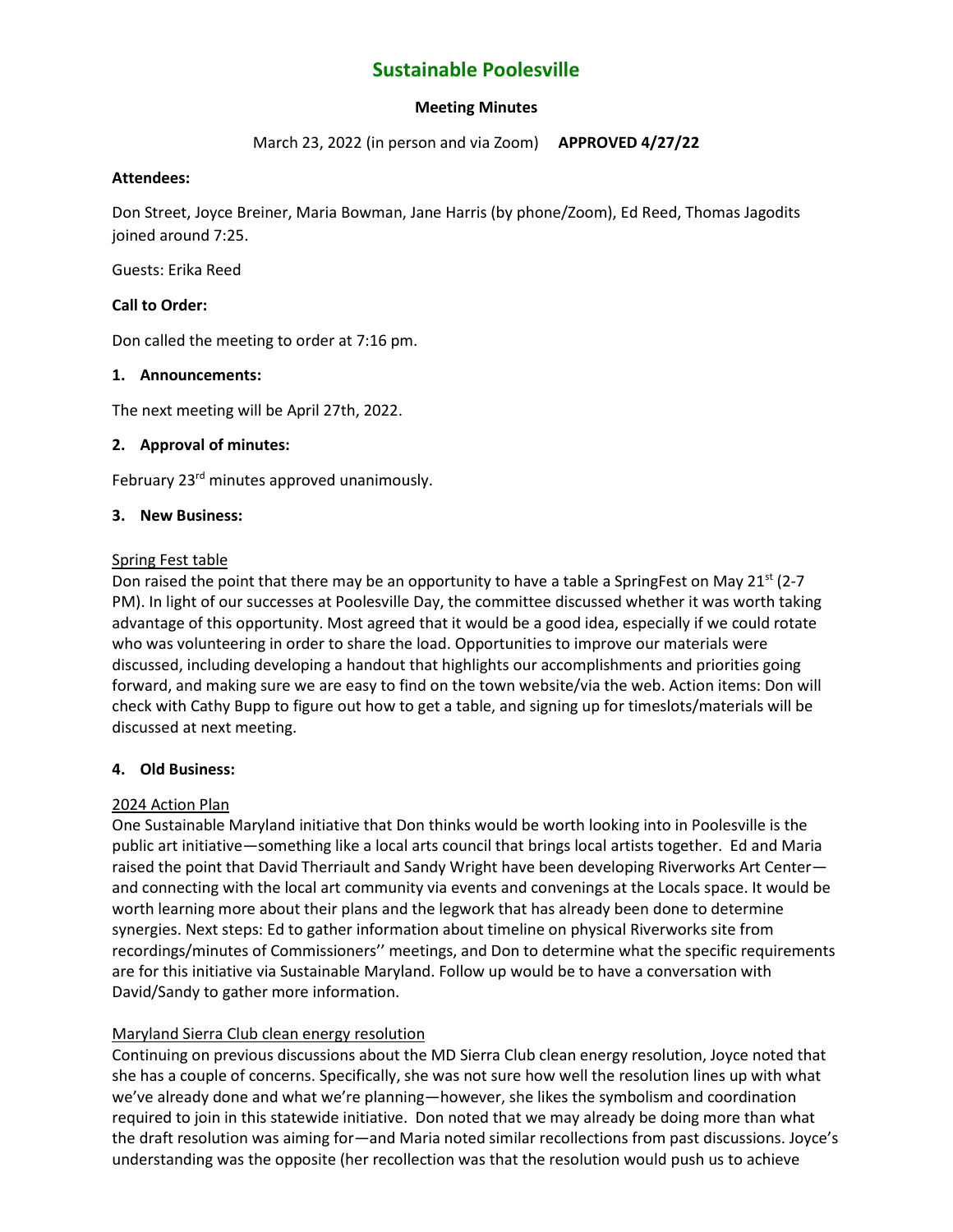# Montgomery County EV Co-op

Joyce provided general updates about the status of the Montgomery Co. EV Co-op online pledge campaign. The goal is to get over 1000 people to pledge by May ("pledge" consists of pledging to make next vehicle purpose an EV purchase). As of right now, over 750 people have signed up. The general principle is to document enough demand for EVs in the county to be able to leverage purchasing power to reduce the average cost of an individual vehicle purchase to those interested. The Commissioners did sign off on promoting via the town Facebook page and digital marquee. Thomas asked whether there were any county-level initiatives to promote more charging in addition to current efforts—Joyce noted that for right now, there's been an emphasis on charger education. For example, some of the volunteers have been doing "charger of the week" videos, and there's been lots of information being put out there about this from the community. There have been some good public features on local chargers (e.g. Clarksburg Outlets), and another good resource is plugshare, which is a crowdsourced website where EV owners can find charging locations/information.

## Recycling bins for parks

Don noted that he has been in communication with the Town Manager about this, but that Wade has not followed up yet. General discussion still vague about how we could operationalize this and whether town staff, volunteers, or others would be responsible for maintaining and how this would work out. Next steps: Joyce to look into how this transpired in Bethesda—Ed to follow up with Wade.

## Comprehensive Plan

General update is that the comprehensive plan process is still ongoing, and that the Commissioners have not yet heard anything from the Planning Board and the consultant working on the process. Thomas asked if we need to update our Sustainable Poolesville action plan as part of this process—Don noted that there were updates made as part of the recent recertification process, but may make sense to revisit whether we can aim higher (e.g. Silver level, which is typically targeted to larger municipalities) in the future.

# **Composting**

Joyce raised the issue of composting as something we should be considering periodically, and to discuss as a future agenda item. This was raised as a question to her recently, and she gave them the background on what happened last time this was brought up (approximately 3 years ago). We should consider that there may be more interest in this now, as the market for compost collection and businesses operating in the county may have matured by now. She also noted that the county is looking at composting as one way to reduce the trash volume (longer term)—as part of a zero waste initiative. Ideas: Erika noted that there used to be distribution of compost containers for home composting; others wondered if there might be a way to log interest in this to gauge demand via our SpringFest booth or on the website/digital platform. Next steps: Joyce will follow up with Compost Crew (local composting business) and connect Don so we can get some more information from them about what potential options might be.

## **5. Public comments:**

Erika Reed attended the meeting to raise and discuss the topic of roadside trash in Poolesville, and brought handouts to document the problem. Erika has been picking up large volumes of trash on her walks since the beginning of the pandemic, and is looking for ideas about how to reduce the